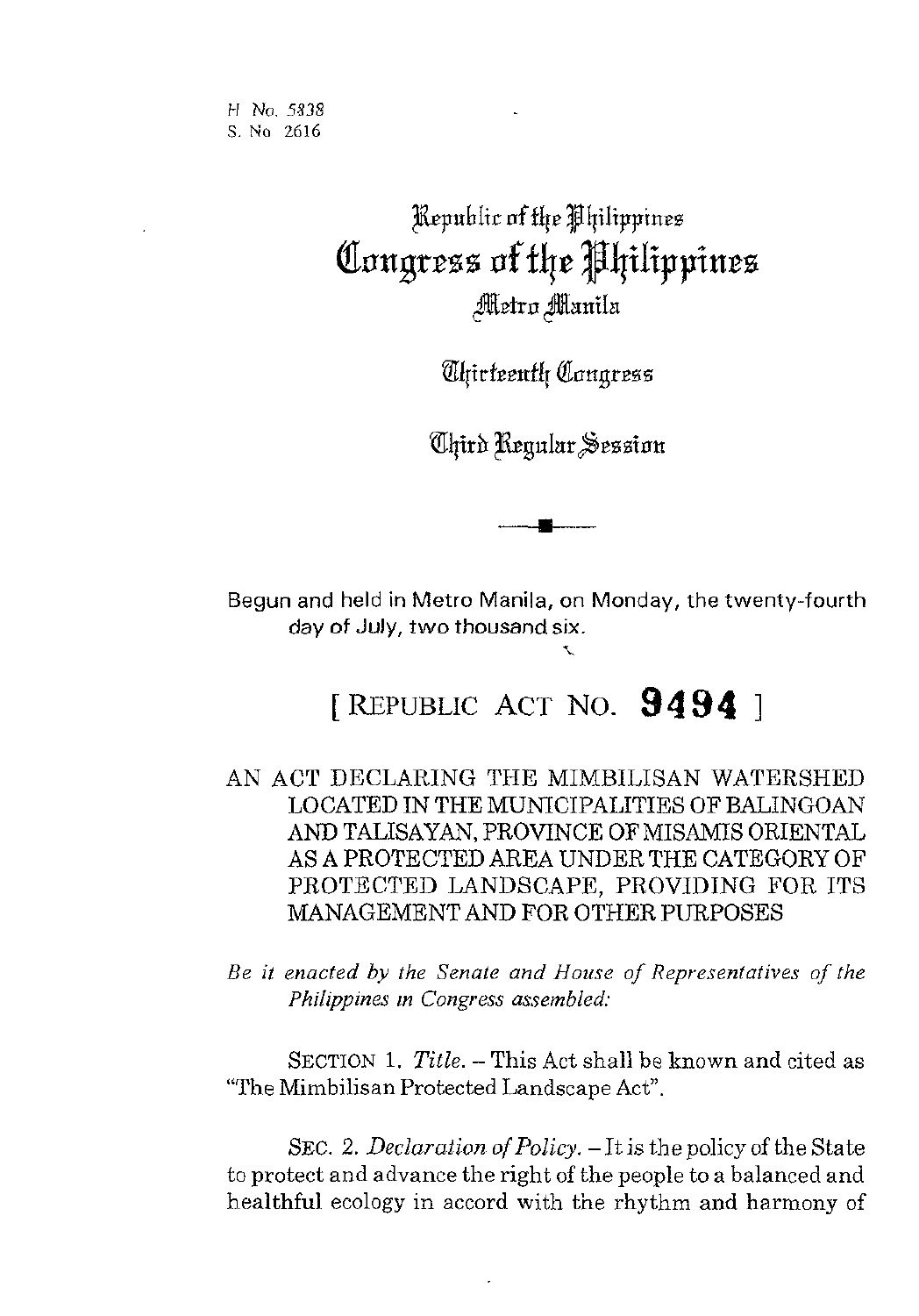nature. For this purpose, the State shall secure for the present and future generations of Filipinos the perpetuai existeme of all native plants and animals within the Mimbilisan Watershed in the municipalities of Balingoan and Talisayan, Province ofMisamis *Oriental, through its establishment as a component of the National* Integrated Protected Areas System (NIPAS) under the category of protected landscape. The State shall likewise promote the participation of local communities in the management of the Mimbilisan Watershed and protect the way of life of the people living in and around the protected area.

SEC. 3. *Scope.* - The boundaries of the Mimbilisan Protected Landscape are as follows: Tie Line: Point 1 or Corner 1 on the map is S 37° W, approximately six thousand two hundred meters  $(6,200 \text{ m.})$  from the MBM of the Municipality of Talisayan, Misamis Oriental.

| LINE        | 3EARING                   | DISTANCE        |
|-------------|---------------------------|-----------------|
| 2           | $55^{\circ}$<br>00'E<br>S | 310.00 meters   |
| 3<br>$2-$   | $73^\circ$<br>00'E<br>N   | $200.00$ meters |
| $3 -$<br>4  | 00'E<br>$52^{\circ}$<br>S | $200.00$ meters |
| 5<br>4      | $08^{\circ}$<br>20'E<br>S | $633.00$ meters |
| 6<br>$5-$   | $55^{\circ}$<br>60'W<br>S | $200.00$ meters |
| 6           | 60'W<br>$60^{\circ}$<br>S | $190.00$ meters |
| 8<br>$7 -$  | 68°<br>60'W<br>N          | $220.00$ meters |
| 9<br>8 –    | $68^\circ$<br>60'W<br>S   | $150.00$ meters |
| $9 - 10$    | $09^{\circ}$<br>60'W<br>N | 390.00 meters   |
| $10\,-\,11$ | 60'E<br>$09^\circ$<br>N   | 260.00 meters   |
| $11\,-\,12$ | $34^\circ$<br>00'E<br>N   | $110.00$ meters |
| 12 – 13     | $62^\circ$<br>60'W<br>N   | 220.00 meters   |
| $13 - 14$   | $19^{\circ}$<br>60'W<br>N | $170.00$ meters |
| $14 - 15$   | $70^{\circ}$<br>00'E<br>N | $190.00$ meters |
| 15 –        | 86°<br>S<br>00'E          | $110.00$ meters |
|             |                           |                 |

*The* total land area of theMimbilisan Protected Landscape is six hundred sixty thousand square meters (660,000 sq.m.) or sixty-six hectares (66 has.), more or less, located within the territory of Barangay Mapua, Municipality of Balingoan, Province of Misamis Oriental.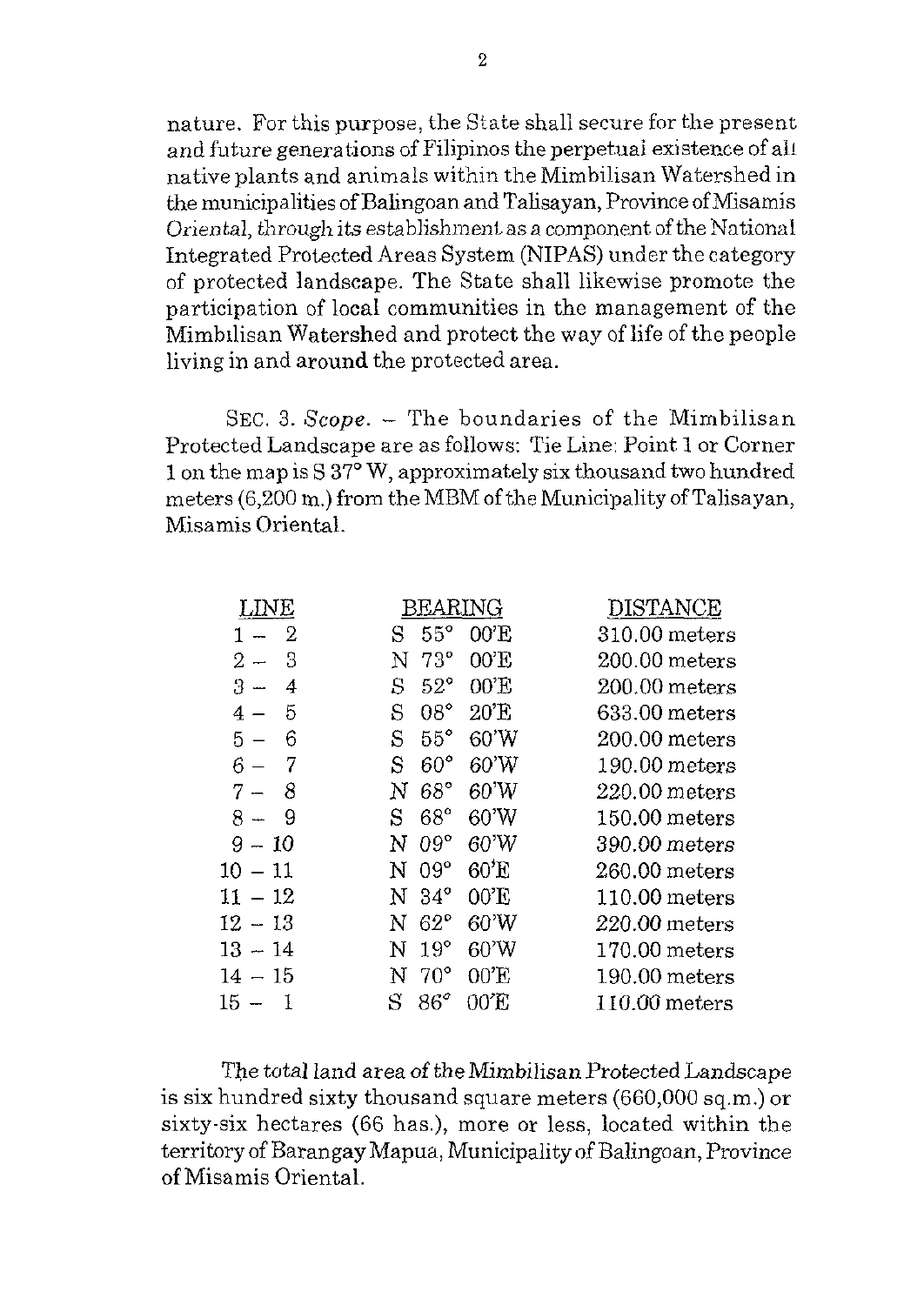SEC. 4. *Def.nition of Terms.* – For purposes of this Act, the following terms snall be defined as follows:

(a) "Biological diversity" or "biodiversity" shall refer to the wealth of life forms found on earth, the millions of different plants, animals and microorganisms, the genes they contain and the intricate ecosystem they form.

(b) "Buffer zones" shall refer to identified areas outside the boundaries of and immediately adjacent to designated protected areas that need special development control in order to avoid or minimize harm to the protected area.

(c) "General management plan" shall refer to the basic longterm framework plan for the management of the protected area and shall serve as guide in the preparation ofthe annual operations plan and budget.

(d) "General Management Planning Strategy *(GMPS)"* shall refer to a guide in the formulation of site specific management plans, including buffer zones.

(e) "Indigenous peoples" shall refer to people sharing common bonds of language, customs, traditions and other distinctive cultural traits and who have since time immemorial occupied, possessed and utilized a territory.

(0 "Integrated Protected Areas Fund (IPAF)" shall refer to a trust fund established for purposes of financing projects within a protected area.

(g) "Management manual" shall refer to the individual management plan containing basic background information, field inventory of the resources, assessment of assets and limitations, regional interrelationships, particular objectives for managing the area, appropriate division into management zones, review of the boundaries and design of the management programs of the area.

(h) "National Integrated Protected Areas System (NIPAS)" shall refer to the classification and administration of all designated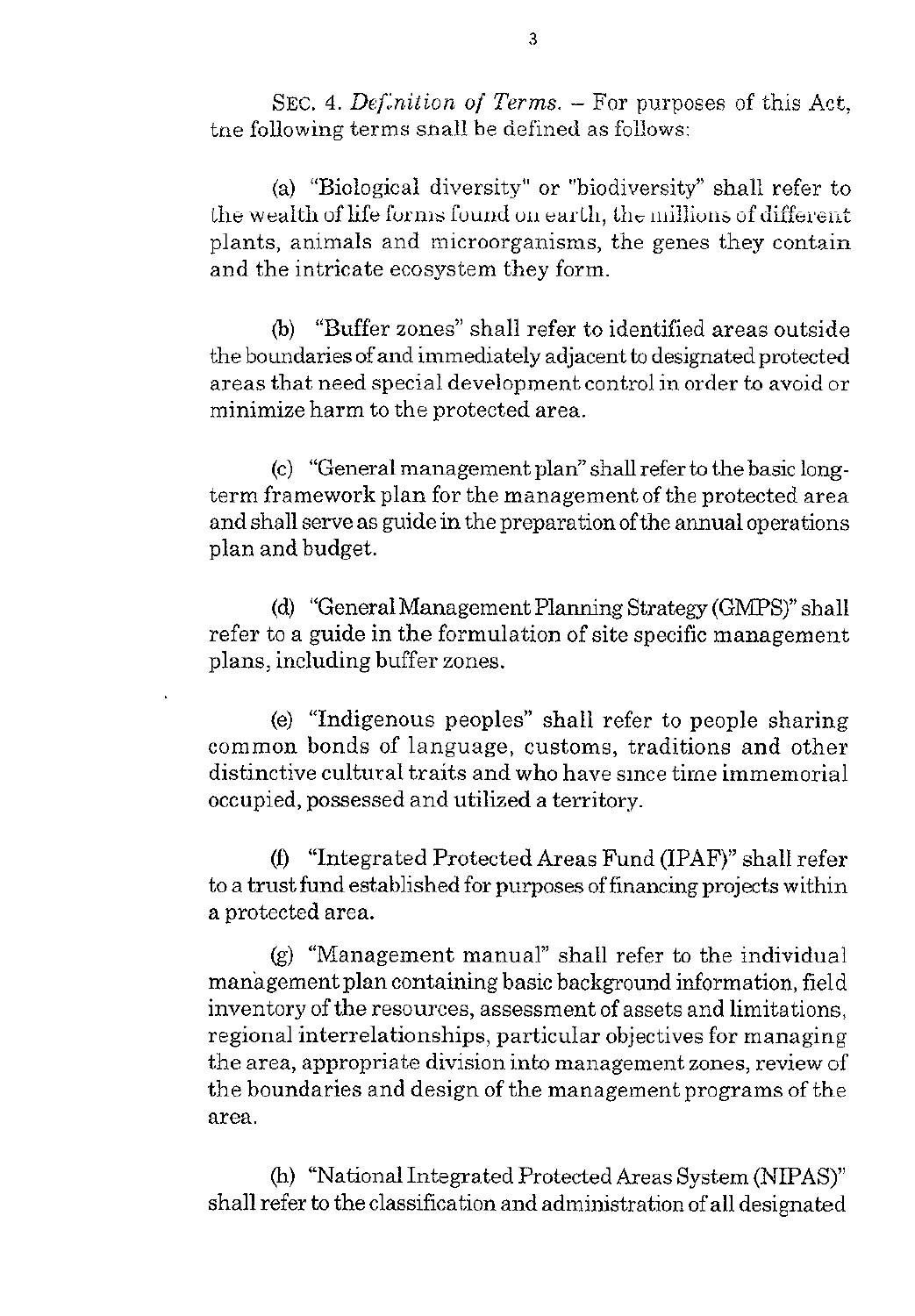protected areas established pursuant to Republic Act No. 7586 to maintain essential ecological processes and life-support systems, to preserve genetic diversity, to ensure sustainable use of resources and to maintain the natural conditions to the greatest extent possible.

(i) "Protected area  $(PA)$ " shall refer to identified portions of land and water set aside by reasons of their unique physical and biological significance, managed **to** enhance biological diversity and protected against destructive human exploitation.

6) "Protected Area Management Board (PAMB)" shall refer **to** the site-based decision-making body responsible in the planning, resource protection and general administration of the area in accordance with the approved management plan.

(lt) "Protected landscape" shall refer to an area of national significance which is characterized by the harmonious interaction of man and land while providing opportunities for public enjoyment through recreation and tourism within the normal lifestyle and economic activityof the area.

(l) "Protected Area Superintendent (PASu)" shall refer to the chief operating officer of the Department of Environment and Natural Resources (DENR) for the Mimbilisan Protected Landscape.

(m) "Secretary" shall refer to the Secretary of the DENR.

(n) "Tenured migrants" shall refer to any person who has actually and continuously occupied an area for five years prior to the designation of the same as a PA in accordance with the provisions of Republic Act No. 7586 or the NIPAS Act and are solely dependent therein for subsistence.

SEC. *5. Management of* the *Mimbilisan* Protected *Landscape.* - The management of the Mimbilisan Protected Landscape shall be vested in the PAMB as herein provided, which. shall serve as the highest policy-making body for the PA. Through the PAMB, the management structure for the PA shall promote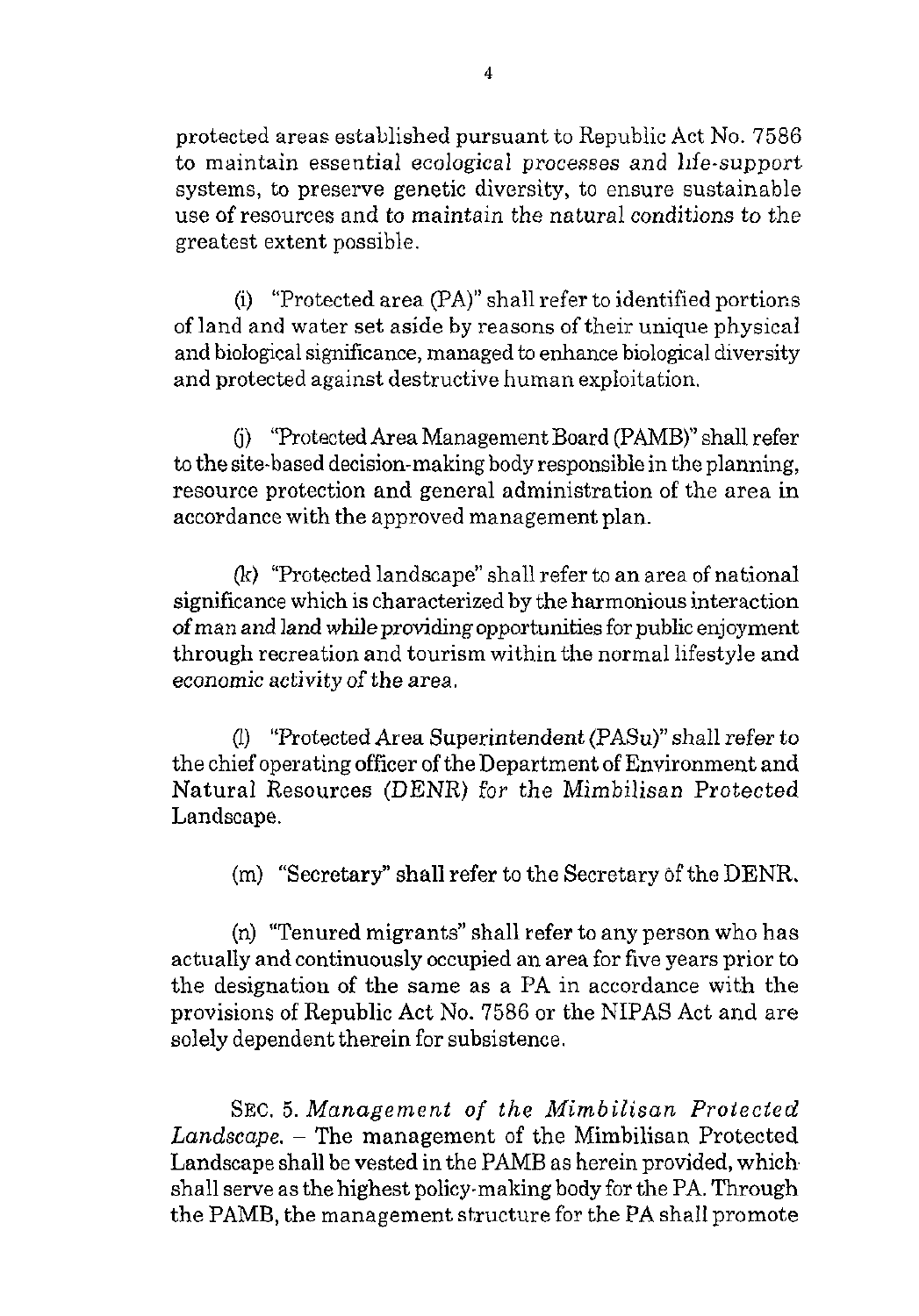partnership, participation, cooperation and coordinalion with local communities and civil society organizations.

SEC. *6. The Protected Area Management Board (PMB).*  - The PAMB for the Mimbilisan Protected Landscape shall be composed of:

(a) The regional executive director (RED) of the DENR-Region X, as chairman;

@I) The mayors of the municipalities of Balingoan and Talisayan, Province of Misamis Oriental or their authorized representatives;

*(e)* The barangay captains with territory inside and adjacent to the PA or their authorized representatives;

(d) The regional director of the Department of Agriculture (DA)-Region X or his authorized representative;

(e) The Provincial Environment and Natural Resources Officer (PENRO) of Misamis Oriental;

(0 The Community Environment and Natural Resources Officer (CENRO) of Gingoog City;

 $(g)$  Two nongovernment organization/people's organization (NGO/PO) representatives concerned with PA management, chosen from among the two municipalities with territory inside the PA and duly accredited with the municipality being represented; and

(h) The Provincial Planning and Development Officer (PPDO) of Misamis Oriental, sitting as *ex* officio member, to be endorsed by the provincial governor.

Each member of the PAMB shall serve for a term of five years and shall be considered to represent and carry the vote of hisher sector in all matters. The members who represent government officials or agencies shall serve according to the term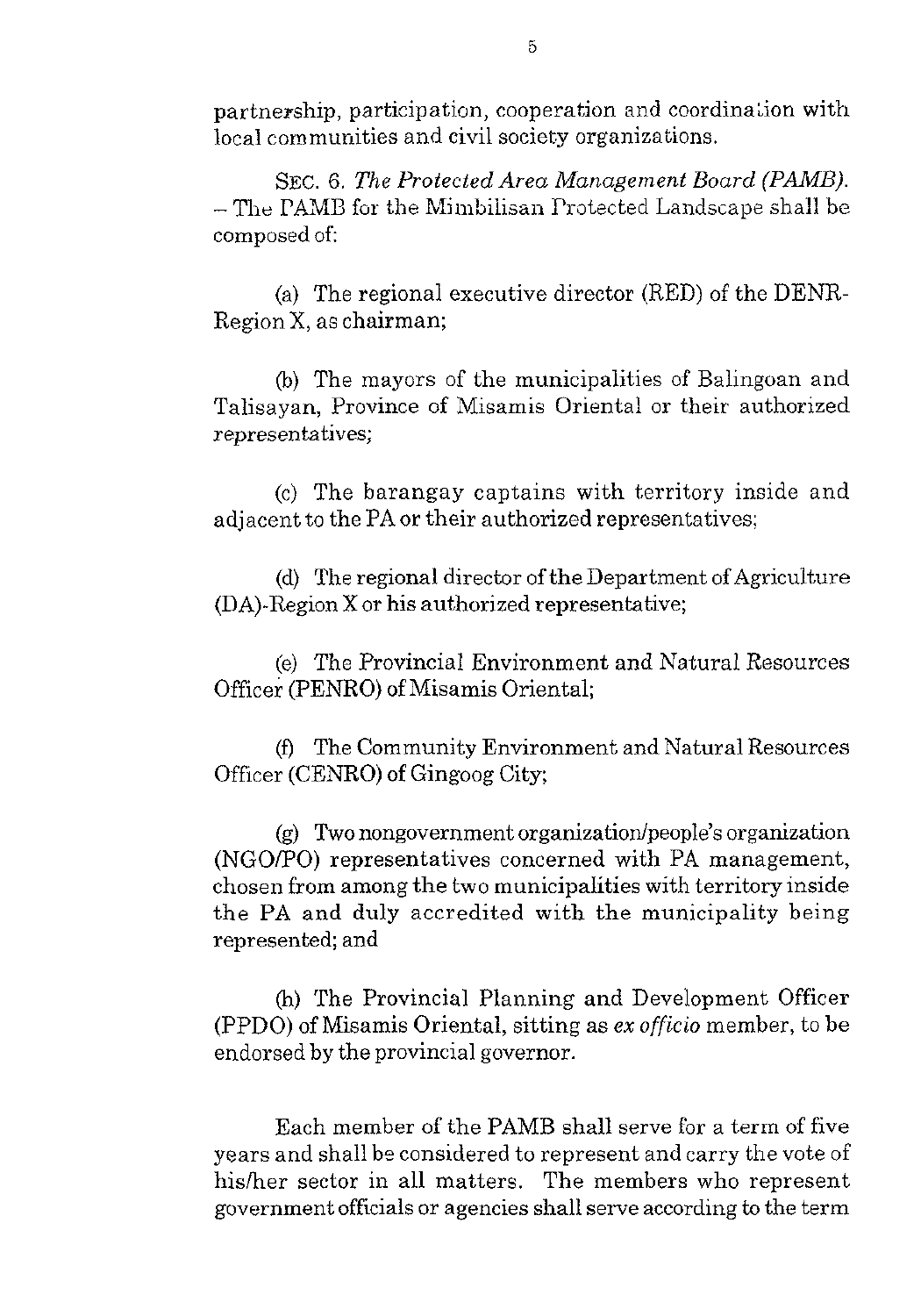of office of their principals, unless sooner terminated by such officialk.

SEC. 7. *Powers and Functions of the PAMB.* -The PAMB for the Mimbilisan Protected Landscape shall exerrise the following powers and functions:

(a) Issue rules and regulations to implement the provisions of this Act and promote the policy declaration herein set forth;

(b) Establish criteria and set fees for the issuance of permits for the activities regulated by this Act or the approved management plan;

(c) Identify the buffer zone for the PA;

(d) Adopt rules of procedure for the conduct of business, including the creation of committees to whom its powers may be delegated;

(e) Approve the management plan and oversee the office of the PASu;

*(0* Deputize interested individuals for the enforcement of the laws, rules and regulations adopted pursuant to this Act;

(9) Accept donations, approve proposals for funding and budget allocation and exercise accountability over all funds that may accrue to the PA;

(h) Coordinate with appropriate agencies for *the* regulation of flight patterns of aircraft going over the area to set acceptable latitudinal limits and emissions; and

(i) Retain legal counsel, either on a permanent or temporary basis, to provide legal assistance to the PAMB and the PASu staff whenever they are sued in connection with the performance of their duties under this Act.

The Secretary shall exercise authority over the PAMB to ensure that it exercises its authority within the scope of its powers and functions. In case of conflict between administrative orders of national application issued by the DENR pursuant to the NIPAS Act and the rules and regulations issued by the PAMB, the PAMB shall notify the Secretary who shall resolve such conflict.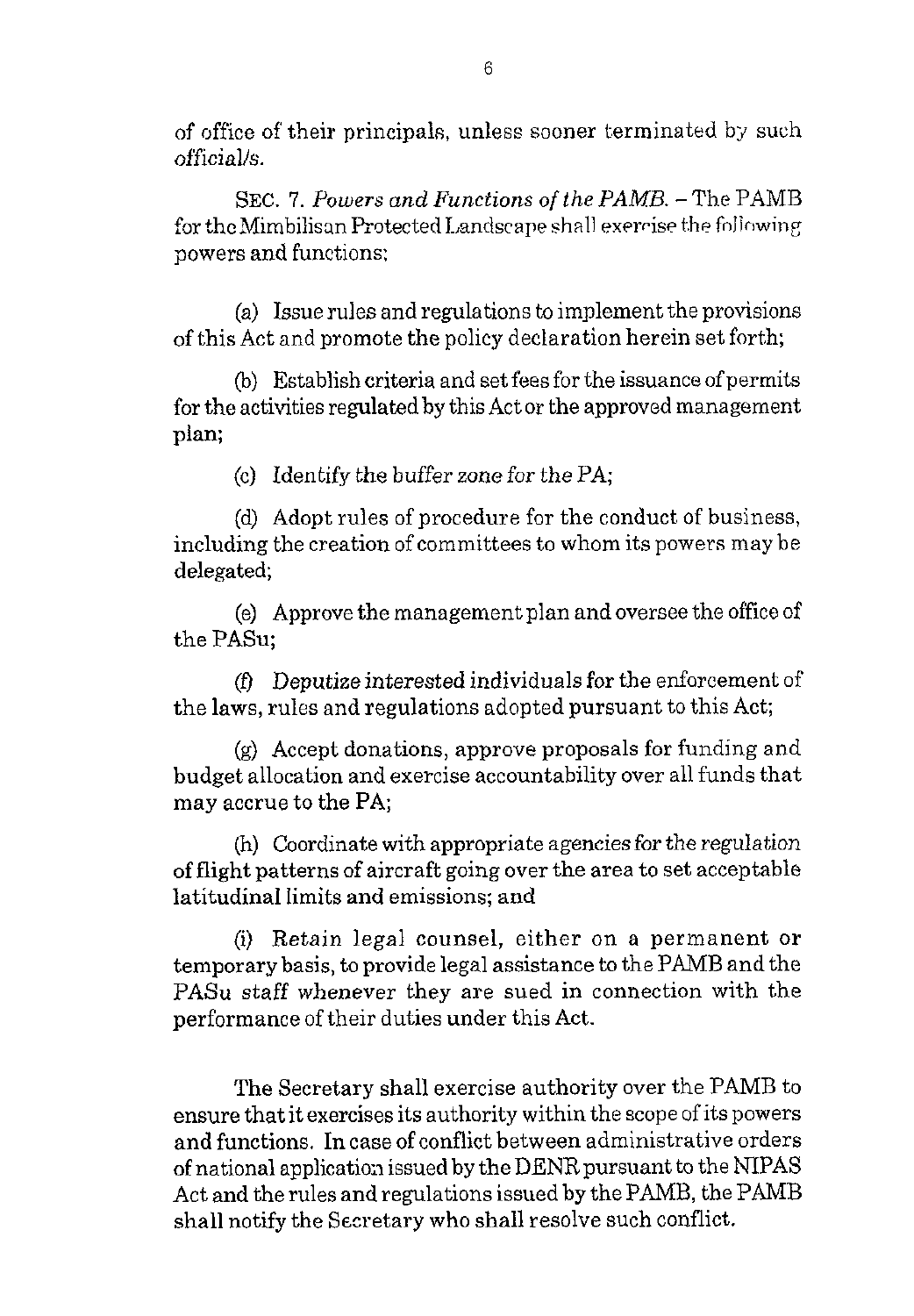The local government units (LGUs) of the municipalities of Baiingoan and Talisayan shall participate in the management ofthe PA through representation in the PMIB as provided under Section 6 hereof. The LGUs shall retain their power to adopt ordinances over the territory covered under this Act, giving due consideration, however, to PA management objectives. If a conflict between LGU and PA management objectives remain unresolved within the PAMB, the Secretary shall resolve such issue with the concerned LGU.

SEC. *8. The MimbilisanProtected Landscape Superintendent Office.* - There is hereby established a Protected Area Superintendent's Office in charge of the management, protection and administration of the PA. The PASu shall be supported by the existing personnel of the DENR. The head of office shall be the chief operating officer of the Mimbilisan Protected Landscape or the PA and shall be accountable to the RED of the DENR-Region X and the PAMB.

The PASu shall have the following powers and functions:

(a) Prepare the management and successor plans as herein provided;

(b) Provide a secretariat for the PAMB to supply the latter with all information necessary to make appropriate decisions;

(c) Hire and supervise the necessary personnel to support operations as the budget made available by the PAMB may allow;

(d) Establish a productive partnership with the local community, including groups interested in the achievement of the goals and objectives of the PA and in the planning, protection and management thereof;

(e) Develop and implement a park information, education and visitor program;

PA and assist in the prosecution of offenses thereof; (f) Enforce the laws, rules and regulations relevant to the

the management plan; and (9) Monitor all activities within the PA for conformity with

(h) Perform such other functions as the PAMB may assign.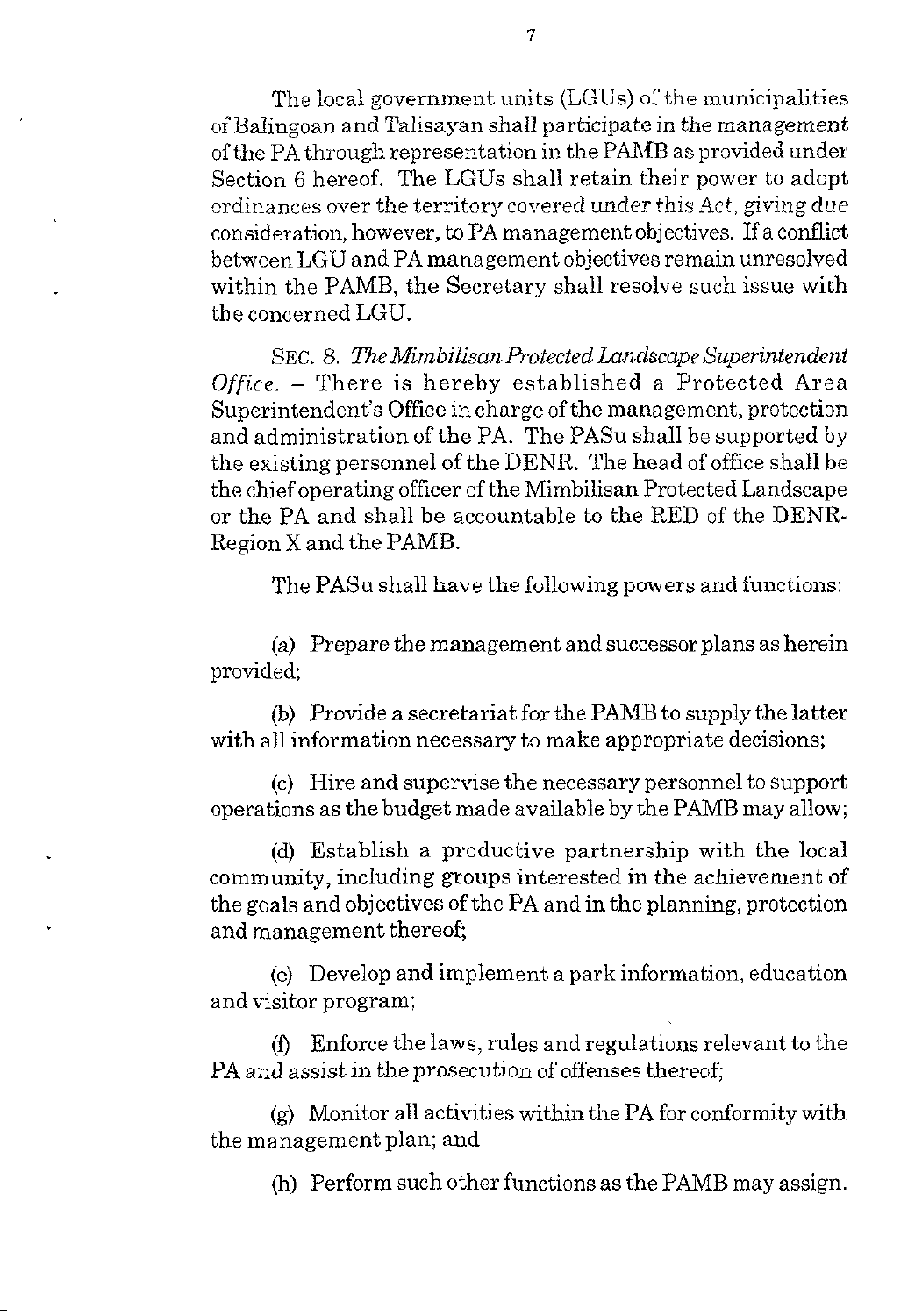The PASu shall prepare a management plan in coordination with the appropnate offices of the DENR, the LGUs, the local communities and experts on tribal communities who have experience in the particular cultures in the area. The management plan shall be reviewed, approved and adopted by the PAMB and certified to by the Secretary so that it conforms to all laws, rules and regulations of national application. In no case shall the management plan be revised or modified without prior consultation with the PAMB.

Within one year from the effectivity of this Act, the management plan shall be put into effect in accordance with the NIPAS Act and the procedure herein set forth. It shall contain, among others, the following:

- (i) Period of applicability of the plan;
- (ii) Key management issues;
- (iii) Goals and objectives of management;
- (iv) Site management strategy;

**(v)** Major management activities such as, but not limited to, enforcement of laws, habitat and wildlife management, sustainable use management, infrastructure development and maintenance, fire and pest control, etc.;

(vi) Zoning; and

(vii)Visitor management programs.

The PASu shall prepare all successor plans two years before the expiration of the existing plans and shall cause the publication of notices for comments and suggestions on the next successor plan in a newspaper of local circulation and the posting of such notices in the provincial, municipal and barangay halls and in three other areas frequented by the public. Public consultations may be conducted on the successor plan upon the written request of any interested party. The proposed plan shall be made available to the public during the period for comment and the final version shall be made available for public perusal at the office of the PASu.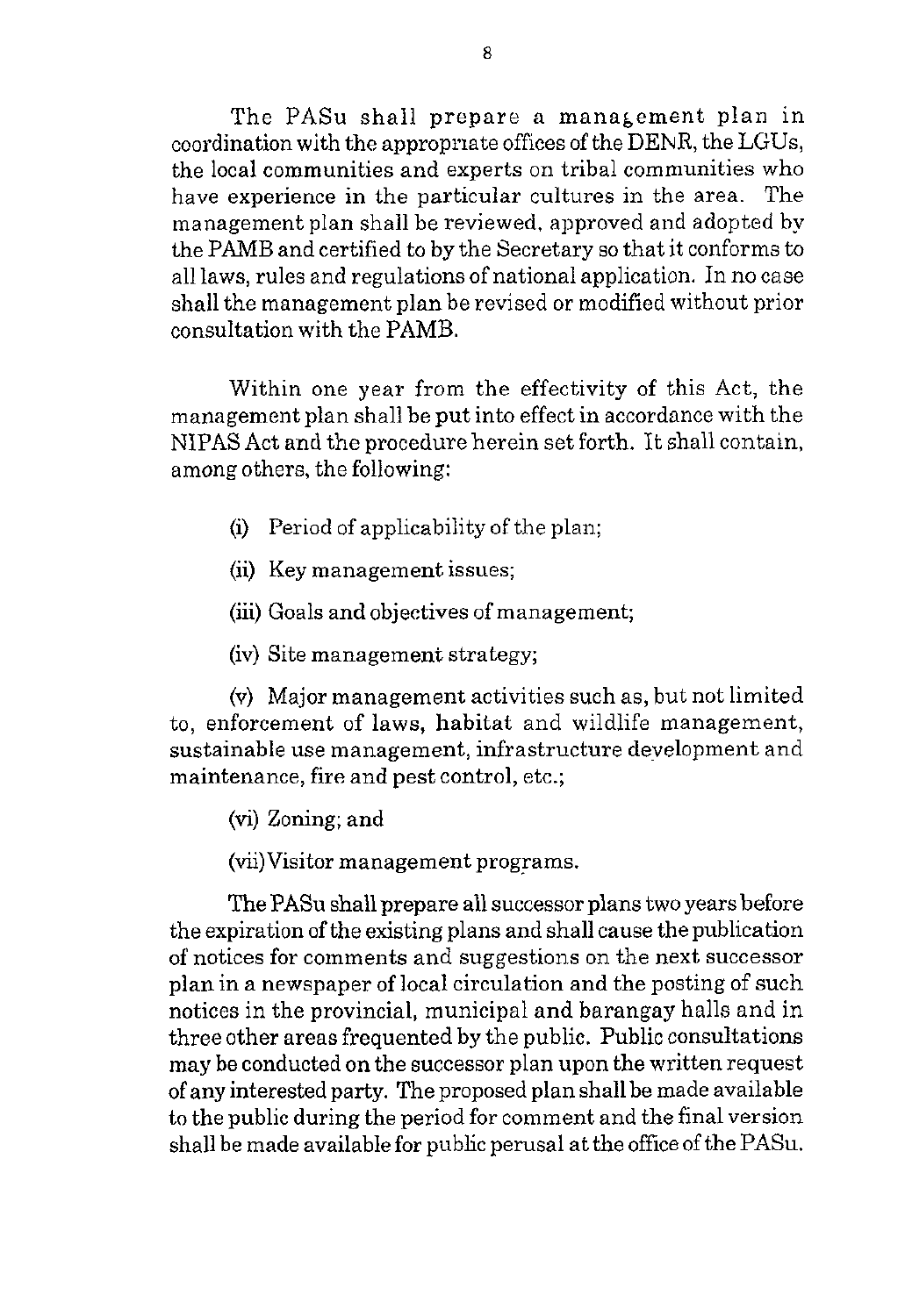The zoning of the PA shall give primar  $\gamma$  consideration to cultural, economic and social practices consistent with sustainable management principles by tenured migrants and nearby communities for an appreciable length ol time unless such uses are deemed detrimental to biodiversity conservation and the protection of the natural characteristics of the PA.

The management plan shall he prepared in a language understandable in the area, plainly written and available for perusal anytime to the general public at the PASu Office.

SEC. **9.** *Existing Facilities Within the PA.* - Existing facilities allowed to remain within the PA may be charged a reasonable fee by the PAMB, which shall be embodied in a memorandum of agreement to be entered into with the owner of the facility. All incomes derived from such fees shall accrue to the Mimbilisan Protected Area Fund established pursuant to this Act.

In setting the user fees on man-made facilities managed by private entities, the rates shall be determined by the private entity but shall be comparable to the fees charged for similar facilities in a PA. For all other facilities, the user fees therein shall be determined in consultation with the PAMB.

SEC. 10. *Utilization of Non-renewable Resources.* - Any exploration for and exploitation or utilization of non-renewable resources within the PA shall not be allowed. Energy projects, renewable or otherwise, shall be permitted only through an act of Congress: *Prouided,* That exploitation of renewable energy up to three megawatts capacity shall be exempt from such requirement.

SEC. 11. *Prohibited Acts.*  $-$  (a) The penalties prescribed for theft under Articles 309 and 310 of the Revised Penal Code shall be imposed upon any person found guilty of

(i) Hunting, destroying, trapping, disturbing or possessing anywhere within the PA of any wild plant or animal or products derived therefrom without a permit from the PAMB: Provided. That such permit shall only be given for scientific purposes necessary to promote PA management;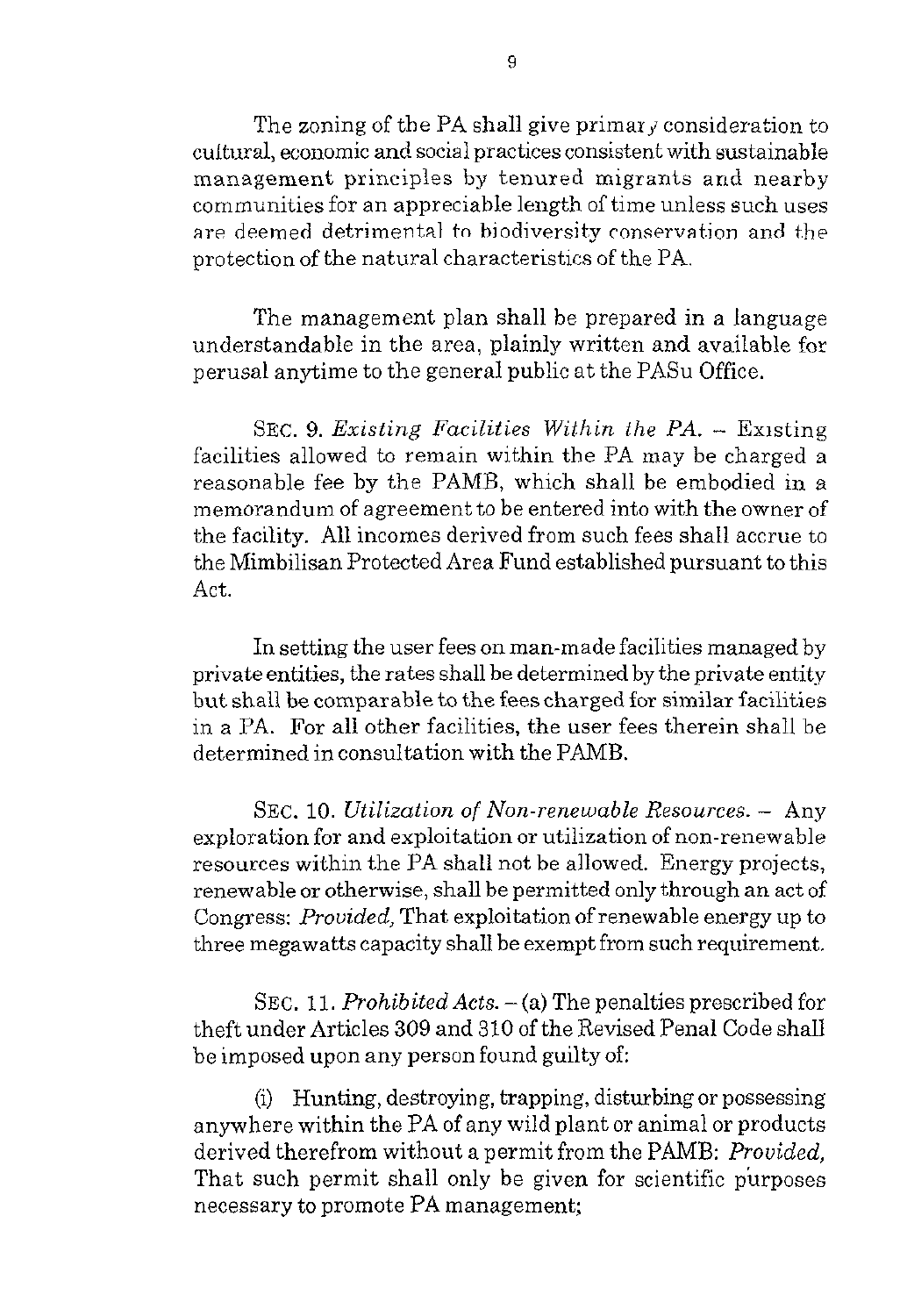(ii) Cutting, gathering, collecting or *I* amoving timber or forest products without perm'it: *Prouided,* That such permit shall only be given for scientific purposes necessary for PA managemenk

(iii) Possessing outside the PA any wild plant or animal or products derived therefrom which came from the PA,

(iv) Mineral exploration or extraction, drillingor prospecting for minerals within the PA:

(v) Constructing or maintaining any kind of road, structure, fence or enclosure without permit from the PAMB: *Provided*, That structures within ancestral domains used by indigenous cultural communities shall not need a permit from the PAMB; and

(vi) Altering, mutilating, excavating, removing, destroying or defacing boundaries, marks or signs, natural formation, burial grounds, religious sites, artifacts, objects belonging to indigenous cultural communities and other objects of natural and scenic value or affixing marks or signs on trees.

(b) **A** fine of not less than One hundred thousand pesos (PlO0,OOO.OO) nor more than Five hundred thousand pesos (P500,000.00) and/or imprisonment of not less than one year and not more than five years shall be imposed upon:

(i) Any person or persons found guilty of grazing andlor causing livestock to graze or raising poultry within the PA without a permit from the PAMB; and

(ii) Any public officer or officer of the law, who, in dereliction of the duties of his office, shall maliciously refrain from instituting acts necessary to prosecute the violators of this Act or shall tolerate the commission of offenses herein provided. Conviction for this offense shall also carry the penalty of perpetual disqualification from public office.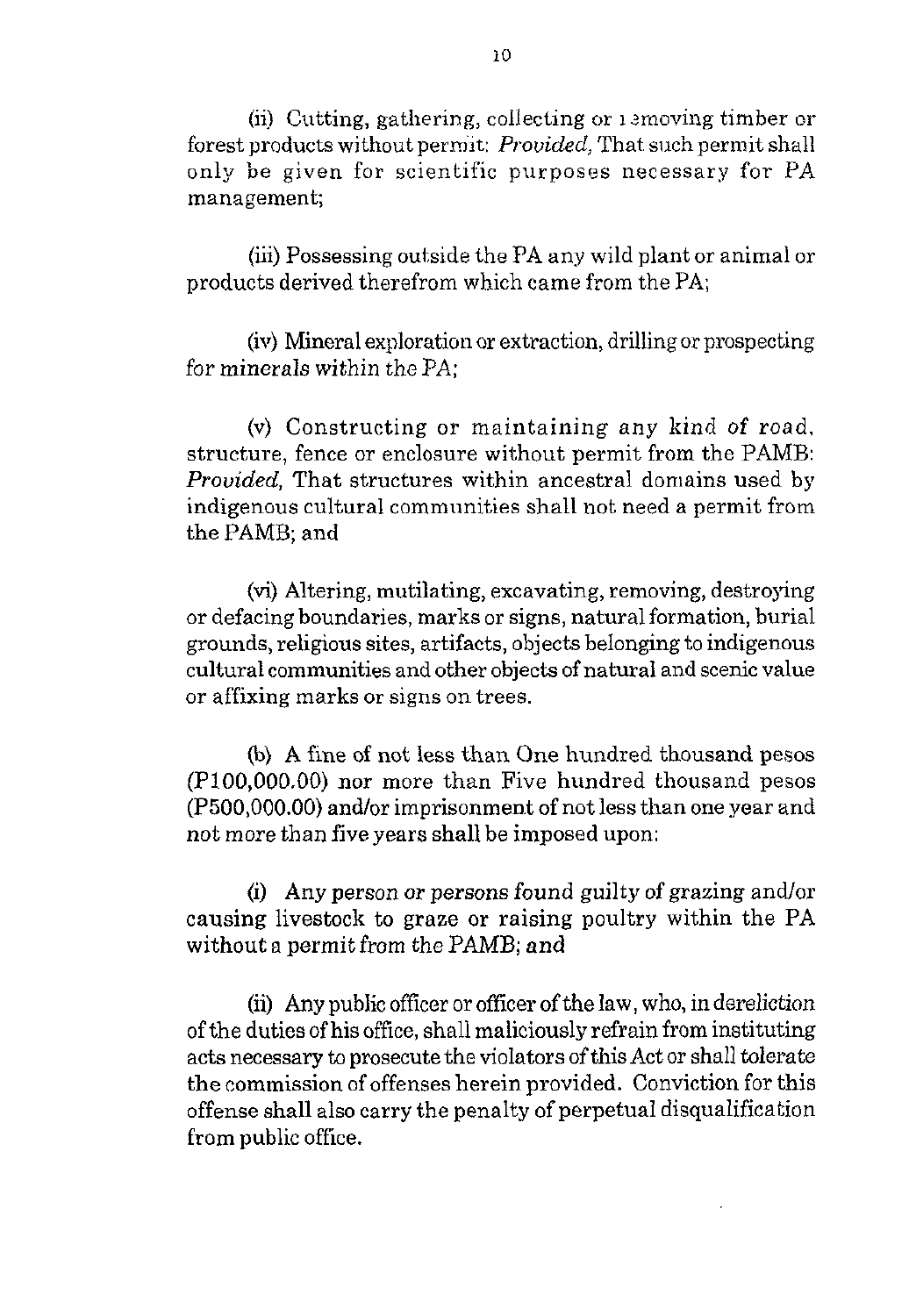*(e)* A fine of not less than One hundred thousand pesos  $(P100,000.00)$  but not more than Five hundred thousand pesos  $(P500,000.00)$  and/or imprisonment of not less than one year and not more than five years and the restoration and rehabilitation of the damage shall be imposed upon any person who commits the following acts:

(i) Violating any rules and regulations in the management plan or by the PMB or agreements reached before the PAMB in the exercise of its adjudicative functions;

(ii) Dumping, burning or disposing of any waste products, vegetation or materials within the PA to the detriment of the inhabitants, plants or animals therein;

(iii) Use of motorized equipment without a permit except motorized vehicles within the national highway, provincial road or other public thoroughfare traversing the park: *Prouided,* That such thoroughfares were legally constructed;

(iv) Occupying any portion of land inside the **FA** without a permit from the PAMB: *Prouided,* That such occupation shall be of such a nature as to last more than ten (IO) days in the particular portion of the PA; and

**(1,)** Entering the PA without a permit from the PAMB.

Any person who shall induce or conspire with another person to commit any of the acts prohibited in this section or cause his workers to commit any of such acts shall be liable in the same manner as the one actually performing the act.

The valuation of the damage resulting from any of the acts prohibited herein shall take into account biodiversity and conservation consideration as well as aesthetic and scenic values. Conviction for any of these acts shall likewise carry the penalty of eviction from the PA and forfeiture in favor of the government of transportation facilities, structures, building materials, equipment, devices and weapons used in the commission of the offense.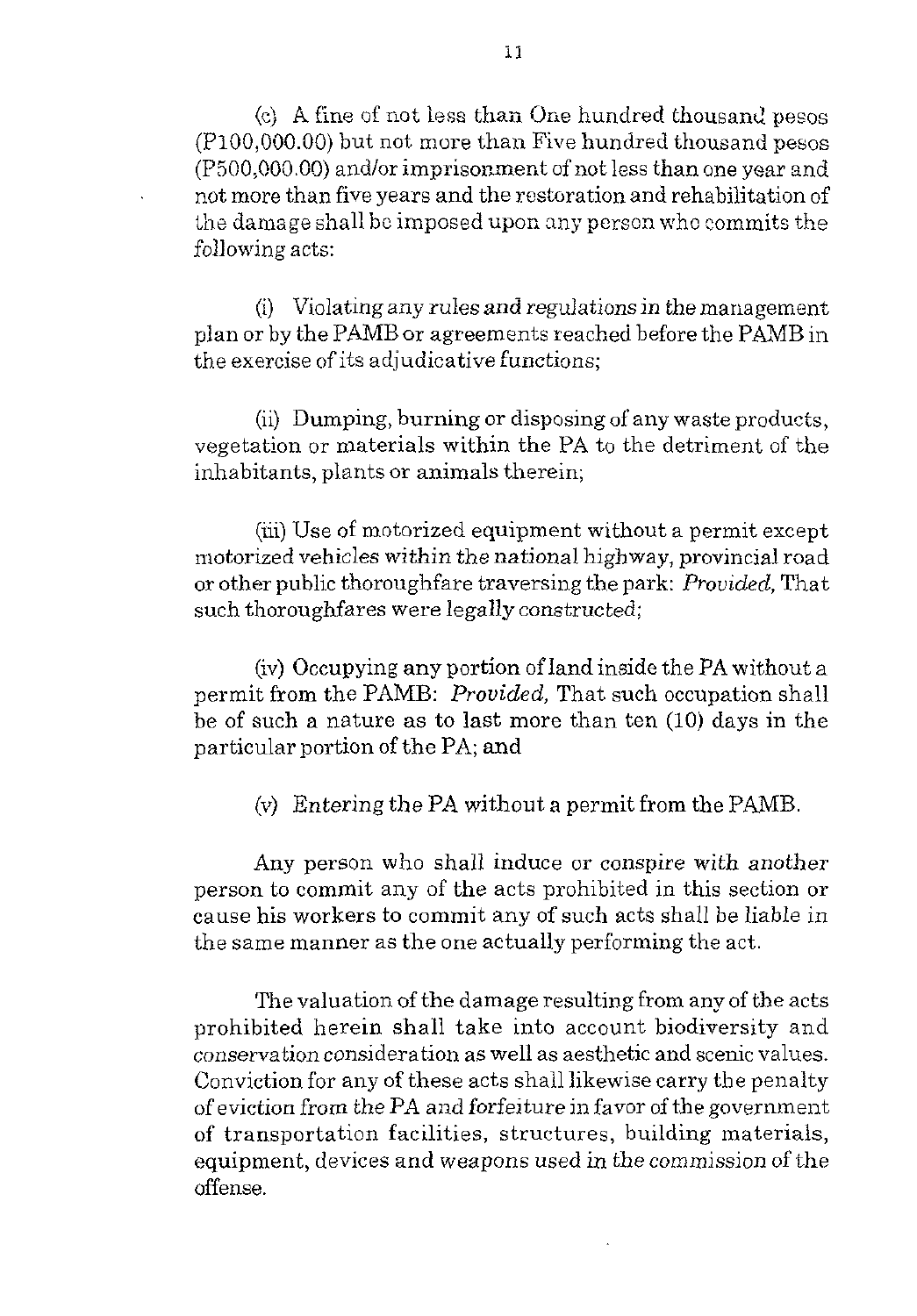The LGU responsible for the arrest of a violator and the confiscation of materials used in the commission of the offense shall have a fifty percent (50%) share from the proceeds in the disposition of confiscated materials. The other fifty percent (50%) shall accrue to the Mimbilisan Protected Area Fund.

The above prohibitions shall not include activities identified in the management plans and such other measures as are necessary for protection, presenration and **PA** management, which shall be undertaken by the PASu or other persons deputized by the PAMB. The certified customs and traditional practices of indigenous cultural communities are also allowable activities over which the above prohibitions shall not apply.

SEC. **12.** *Special Prosecutors.* - Within thirty (30) days from the effectivity of this Act, the Department of Justice (DOJ) shall designate a special prosecutor to whom all cases of violation of laws, rules and regulations in the PA shall be assigned. Such special prosecutor shall coordinate with the PAMB and the PASu in the performance of hislher duties and assist in the training of wardens and rangers in arresting and prosecuting violators of this Act. *The* PAMB may appoint a special private prosecutor on a case-to-case basis to assist the public prosecutor.

SEC. **13.** *The Mimbilisan Protected Area Fund.* – There is hereby established a trust fund to be known as the Mimbilisan Protected Area Fund for purposes of financing projects for the PA. All income generated from the operation of the PA or the management ofwild flora and fauna in the PA shall accrue to the fund. These income shall be derived from visitors/tourists fee, fees from permitted sale and export of flora and fauna and other resources from the PA, proceeds from registration and lease of multiple-use areas, including tourism concessions, contributions from industries and facilities directly benefiting from the PA, and such other fees and income derived from the operation of the PA.

The fund may be augmented by grants, donations, endowment from various sources, domestic or foreign, for purposes related to their functions: *Prouided,* That the fund shall be deposited as a special account in the National Treasury and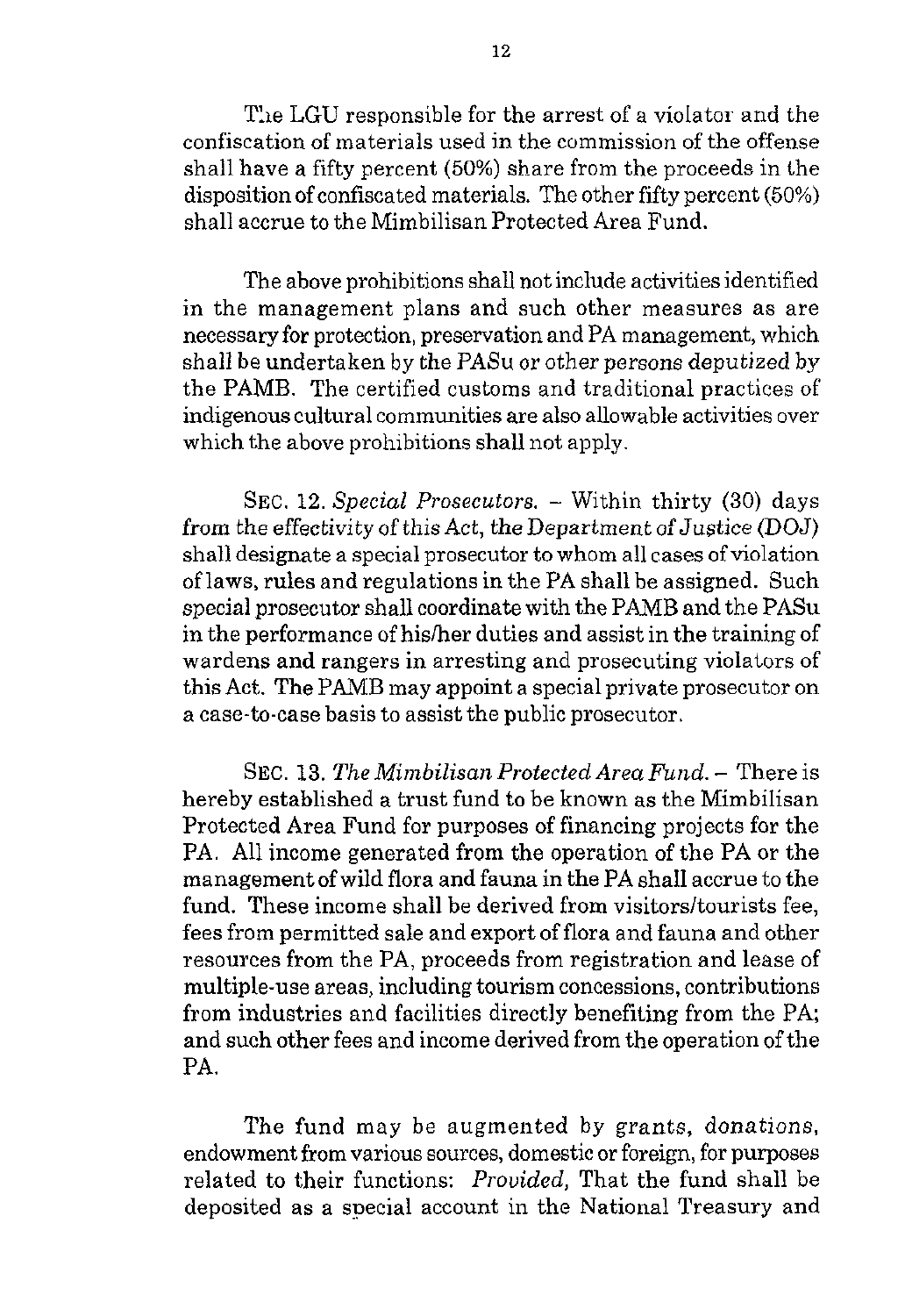disbursements thercfrom shall be made solely for the protection, maintenance, administration and management of the system, and duly approved projects endorsed by the PAMB in accordance with existing accounting and budgeting rules and regulations: Provided, further, That the fund shall not be used to cover personal services expenditures.

The LGUs shall continue to impose and collect all other fees not enumerated herein which they have traditionally collected, such as business permits, property tax and rentals of LGU facilities. Furthermore, LGUs may charge add-ons to fees imposed by the PAMB: Provided, That such add-ons shall be determined based on the contribution of the LGUs in the maintenance and protection of the PA.

SEC. **14.** Appropriations. - The Secretary of the DENR shall immediately include in the Department's program the implementation of this Act, the funding of which shall be included inthe annual General Appropriations Act.

SEC. 15. Construction.  $-$  The provisions of this Act shall be construed liberally in favor of the protection and rehabilitation of the Mimbilisan watershed and water resources and the conservation and restoration of biological diversity, taking into account the needs and interests of qualified tenured migrants, for present and future Filipino generations. The NIPAS Act shall have suppletory effect in the implementation of this Act.

This Act shall not be deemed to resolve or used as basis for the resolution of any existing boundary conflict between the municipalities of Balingoan and Talisayan.

SEC. 16. Transitory Provision. - In order to ensure the sustainability and integrity of the watershed and water resources, the recovery and restoration of biological diversity and to develop sustainable livelihood opportunities for tenured migrants, the DENR shall henceforth cease to issue concessions, licenses, permits, clearances, compliance documents or any other instrument that allows exploitation and utilization of resources within the PA until the management plan shall have been put into effect.